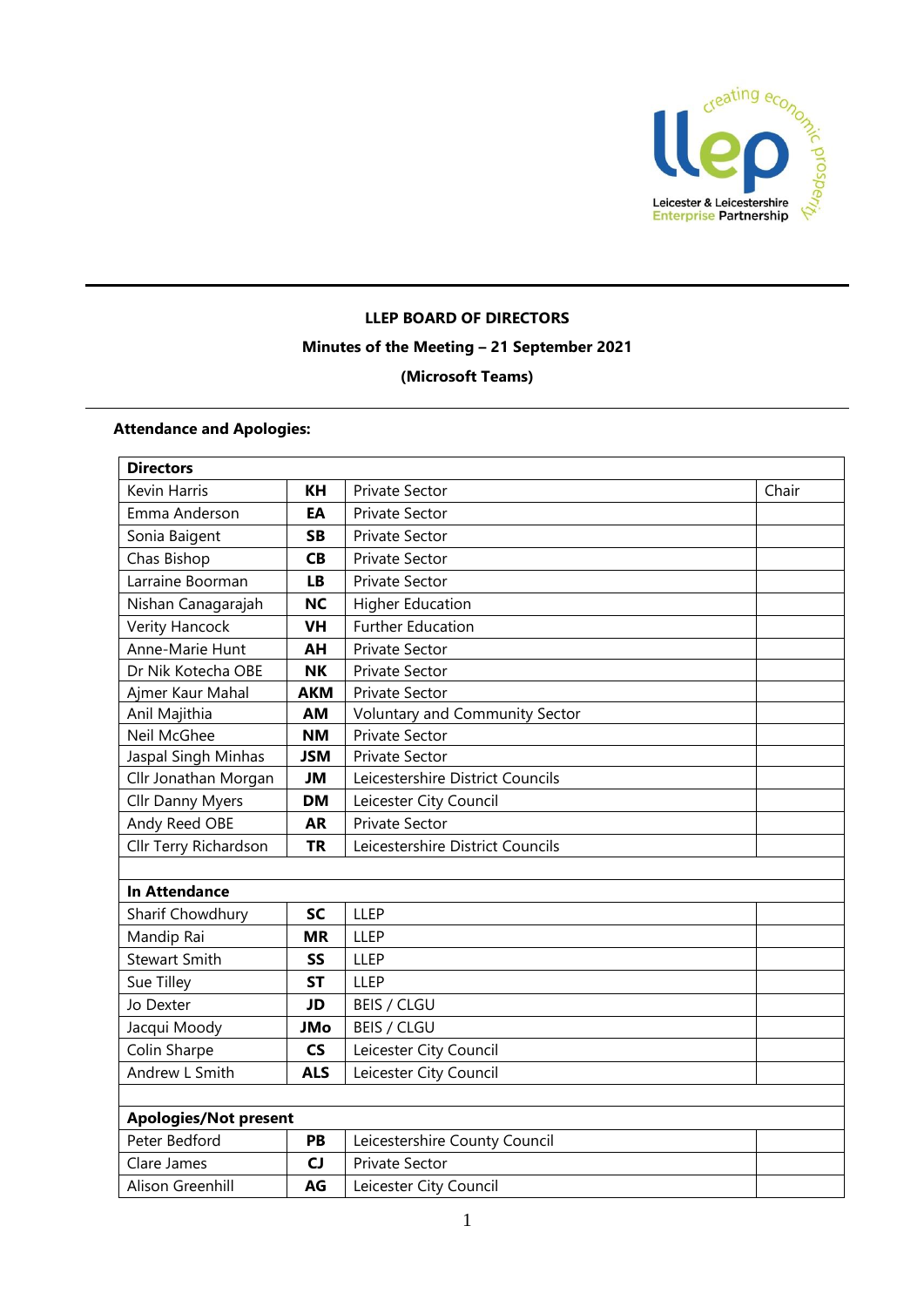## **Minute Action**

| 1.  | <b>Welcome and Apologies</b>                                                                                                                                                                                                                                                                                                                                                                                                                                 |  |
|-----|--------------------------------------------------------------------------------------------------------------------------------------------------------------------------------------------------------------------------------------------------------------------------------------------------------------------------------------------------------------------------------------------------------------------------------------------------------------|--|
| 1.1 | KH welcomed Nishan Canagarajah, President and Vice-Chancellor of the University of<br>Leicester to the first meeting.                                                                                                                                                                                                                                                                                                                                        |  |
| 1.2 | Apologies were received from PB and CJ.                                                                                                                                                                                                                                                                                                                                                                                                                      |  |
| 2.  | <b>Declarations of Interest</b>                                                                                                                                                                                                                                                                                                                                                                                                                              |  |
| 2.1 | There were no declarations of interest.                                                                                                                                                                                                                                                                                                                                                                                                                      |  |
| 3.  | Minutes and Actions LLEP Board of Directors Meeting Held on 24 June 2021                                                                                                                                                                                                                                                                                                                                                                                     |  |
| 3.1 | The Minutes of the Meeting held on 24 June 2021 were agreed as a true and accurate<br>record.                                                                                                                                                                                                                                                                                                                                                                |  |
| 4.  | <b>Draft Economic Growth Strategy</b>                                                                                                                                                                                                                                                                                                                                                                                                                        |  |
| 4.1 | MR informed the Board of responses received from partners on the Draft Economic<br>Growth Strategy, during the consultation period 1 <sup>st</sup> July 2021 to 30 July 2021.                                                                                                                                                                                                                                                                                |  |
| 4.2 | MR presented the final version of the Economic Growth Strategy referring to appendix 1<br>where fifty-two responses including from the Universities, City and County Councils were<br>received varying in the level of detail.                                                                                                                                                                                                                               |  |
| 4.3 | Themes of responses were consolidated by the LLEP Team and sent to Cambridge<br>Econometrics to corporate into an overall final draft of the Economic Growth Strategy.<br>Key areas of focus included Health and Wellbeing, Sustainability and Decarbonisation<br>agenda.                                                                                                                                                                                    |  |
| 4.4 | MR noted comments received from the County Council on the need for greater<br>strengthening of the strategy in managing the Climate Emergency. A second comment<br>on the national policy context in relation to the LEP review. MR clarified the challenge in<br>incorporating national policy changes within the strategy, given the recent ministerial<br>changes and lack of clarity about future funding and the sub-national delivery<br>architecture. |  |
| 4.5 | MR invited comments from the LLEP Board and sought approval to delegate authority<br>to him to make final amendments to the final version before the Economic Growth<br>Strategy is published.                                                                                                                                                                                                                                                               |  |
| 4.6 | NM emphasised the importance of amending the strategy to address internet<br>connectivity issues from the current messaging focussing on broadband.                                                                                                                                                                                                                                                                                                          |  |
| 4.7 | NM referred to page 62 on sustainability and recommended funding windfarms in a<br>more prominent area rather than increasing in Leicester. NM highlighted the need to<br>innovatively encourage businesses and individuals to reduce use of energy.                                                                                                                                                                                                         |  |
| 4.8 | NK highlighted the alignment between the Economic Growth Strategy with the agendas<br>of the Government, Midlands Engine and CBI with the four pillars of Productive,<br>Innovative, Inclusive and Sustainable and being key strengths of Leicestershire.                                                                                                                                                                                                    |  |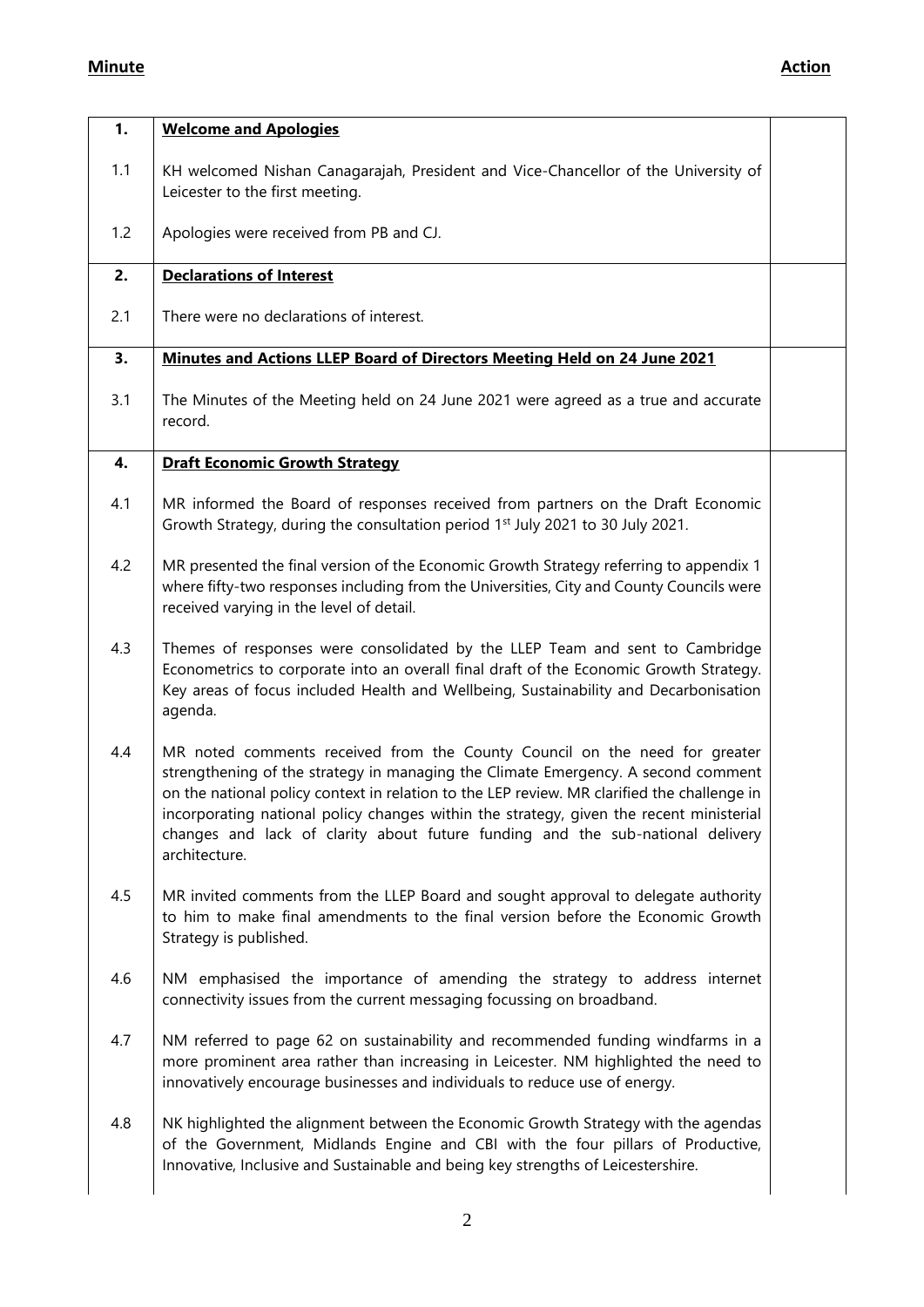| <b>Minute</b> |                                                                                                                                                                                                                                                                                                                                                | <b>Action</b> |
|---------------|------------------------------------------------------------------------------------------------------------------------------------------------------------------------------------------------------------------------------------------------------------------------------------------------------------------------------------------------|---------------|
| 4.9           | NK accentuated the importance of more information on Life Sciences to include a case<br>study for Charnwood Campus for Productive priority 4, as the Life Sciences industry is a<br>key government agenda and Leicestershire is a prime location.                                                                                              |               |
| 4.10          | MR outlined the Economic Growth Strategy is a broad framework aligned to the Midlands<br>Engine and national policy and will convert to delivery and action plans once the sub-<br>national architecture and funding landscape has been confirmed.                                                                                             |               |
| 4.11          | Board members noted the importance for businesses to frame a consistent voice from<br>the SMEs in the region on the needs and requirements from HE and FE institutions to<br>support the skills deficit within the local economy.                                                                                                              |               |
| 4.12          | CB expressed the benefits reaped from the Economic Growth Strategy already which<br>aided investment into the region noting recent discussions with the National Space<br>Agency.                                                                                                                                                              |               |
| 4.13          | NC noted the importance of providing a cross-sectoral narrative rather than silos by<br>linking the various sectors including health and life sciences and ensuring beacons of<br>growth are intertwined with enterprise and skills to provide a distinctive offer.                                                                            |               |
| 4.14          | The Board AGREED with the recommendation to:                                                                                                                                                                                                                                                                                                   |               |
|               | i.<br>approve the version of the Economic Growth Strategy (Appendix 2) for<br>publication.                                                                                                                                                                                                                                                     |               |
| 4.15          | The Board AGREED for MR to make final amendments to the Economic Growth Strategy<br>(Appendix 2) where required, incorporating comments at the LLEP Board Meeting and<br>publish without reconfirming with the Board.                                                                                                                          | <b>MR</b>     |
| 5.            | <b>LEP Review Update</b>                                                                                                                                                                                                                                                                                                                       |               |
| 5.1           | KH referred to paper C which provided the Board with an update on the government led<br>review of LEPs which summarised the current position and emerging functions of evolved<br>LEPs.                                                                                                                                                        |               |
| 5.2           | KH updated on Friday the 17 <sup>th</sup> of September where KH, MR, AR and NK joined a<br>productive meeting with local MPs and their advisors where the role and achievements<br>of LEPs was highlighted in each constituency in matters concerning jobs, business<br>support, and funding.                                                  |               |
| 5.3           | The LLEP has considerably increased engagement with local MPs over the last six to nine<br>months, with positive comments received in support of the role of LEPs moving forward.                                                                                                                                                              |               |
| 5.4           | KH recognised the several changes in ministerial positions and senior leadership of<br>government departments. KH is optimistic that the government leadership includes<br>personnel engaged with the levelling up and LEP agenda. Local MP Neil O'Brien is now<br>heavily involved in levelling up and has a good relationship with the LLEP. |               |
| 5.5           | The two appendices included a presentation from the LEP network setting out the<br>timeline to influence the Levelling Up White Paper and Spending Review, and a core                                                                                                                                                                          |               |
|               | script for the campaign which was used to inform the local MPs.                                                                                                                                                                                                                                                                                |               |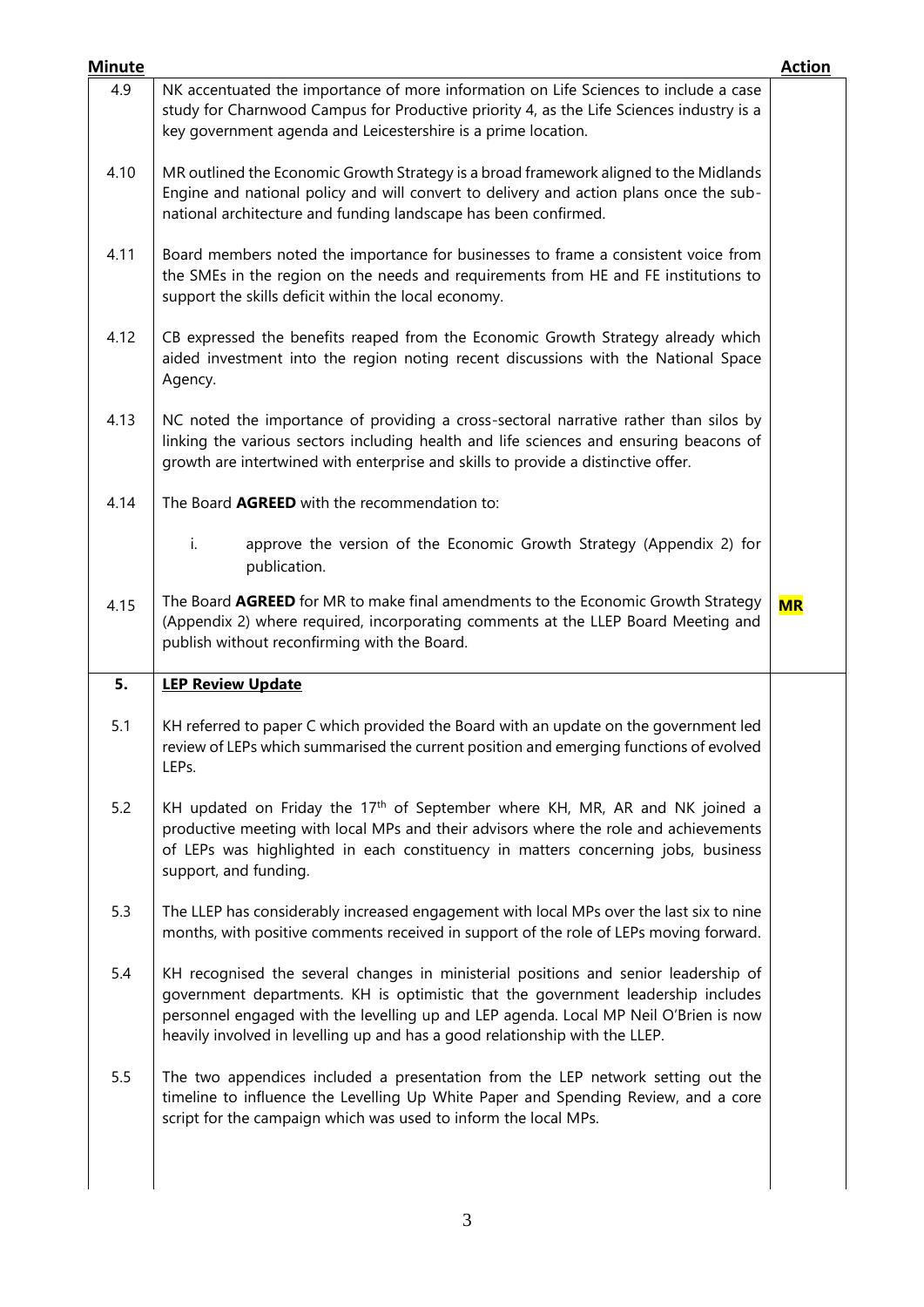| <b>Minute</b> |                                                                                                                                                                                                                                                                                                                                                                                                                                                                                                                                                                                                                                                                                                                                                     | <b>Action</b> |
|---------------|-----------------------------------------------------------------------------------------------------------------------------------------------------------------------------------------------------------------------------------------------------------------------------------------------------------------------------------------------------------------------------------------------------------------------------------------------------------------------------------------------------------------------------------------------------------------------------------------------------------------------------------------------------------------------------------------------------------------------------------------------------|---------------|
| 5.6           | There is no further news on when the White Paper will be published, BEIS are working<br>closely with the partners in terms of core funding for the Growth Hub, the LEP Network<br>are also putting forward a submission for core funding.                                                                                                                                                                                                                                                                                                                                                                                                                                                                                                           |               |
| 5.7           | Four key functions for evolved LEPs have been put forward through a collaboration led<br>by the LEP network and well received by government officials albeit uncertainty<br>surrounding the future role of LEPs remains.                                                                                                                                                                                                                                                                                                                                                                                                                                                                                                                            |               |
| 5.8           | Key functions include the strategic function setting a long-term ambition and strategy<br>for the region. Secondly, promoting the local sectors and industries utilising the local<br>intelligence expertise and identifying areas to exploit opportunities aligning with the<br>Enterprise Zones and the Freeport. Thirdly, tailoring business support over the last<br>eighteen months responding to the pandemic and the EU transition. The important role<br>of the Growth Hub has been recognized by BEIS and is being put forward as a core<br>function for LEPs. Finally, the existing funding programmes such as the Local Growth<br>Fund, Getting Building Fund and Enterprise Zones are identified as a key function for<br>evolved LEPs. |               |
| 5.9           | MR updated that the LLEP is working through local authorities to advance funding for<br>major projects on all four of the enterprise zone sites and engaging in other programmes<br>such as the Freeport and Town Deal.                                                                                                                                                                                                                                                                                                                                                                                                                                                                                                                             |               |
| 6.            | <b>LLEP Finance Report</b>                                                                                                                                                                                                                                                                                                                                                                                                                                                                                                                                                                                                                                                                                                                          |               |
| 6.1           | MR updated on Paper D1 which informs the Board of the year-end finance position of<br>the LLEP's operating budget for 2020/21. The Board previously agreed to use reserve the<br>reserves to meet any deficit but and the final year-end position for 2020/21 was a surplus<br>of £73k.                                                                                                                                                                                                                                                                                                                                                                                                                                                             |               |
| 6.2           | The LLEP was awarded an additional £65k capacity funding to manage the Getting<br>Building Fund (GBF) programme, the Enterprise Adviser Network was successful in<br>applying for £14k additional funds to target potential NEETS and £25k match funding<br>was received from the University of Leicester to recruit a new pathways coordinator.<br>Income streams budgeted for £100k from the Enterprise Zones were not received due to<br>delays in agreeing the business rates contracts with the billing local authorities.                                                                                                                                                                                                                     |               |
| 6.3           | Despite budgeting for a deficit already, the LLEP spent less on staff costs due to vacant<br>posts and underspent on running costs. The start of year £2m reserve has increased to<br>£2.1m.                                                                                                                                                                                                                                                                                                                                                                                                                                                                                                                                                        |               |
| 6.4           | Board members noted the outturn figures and the surplus transferred to reserves as<br>recommended. Board members acknowledged and praised the LLEP CEO and Team for<br>delivering programmes despite the uncertainty and being under resourced.                                                                                                                                                                                                                                                                                                                                                                                                                                                                                                     |               |
| 6.5           | MR updated on Paper D2 which informed the Board of the operational financial position<br>of the LLEP, drawing on numbers at the end of the first quarter of 2021/22. The<br>operational budget that was approved by LLEP Board in April 2021 was deficit budget of<br>£390k, which has since improved by £91k, revising a new forecast of £299k deficit which<br>can be accommodated through current reserves.                                                                                                                                                                                                                                                                                                                                      |               |
| 6.6           | LLEP reserves will be reduced to £1.8 million which would still accommodate any future<br>liabilities in the event of LLEP closure. The Accountable Body has worked closely with the<br>LLEP on the potential implications of closures.                                                                                                                                                                                                                                                                                                                                                                                                                                                                                                             |               |